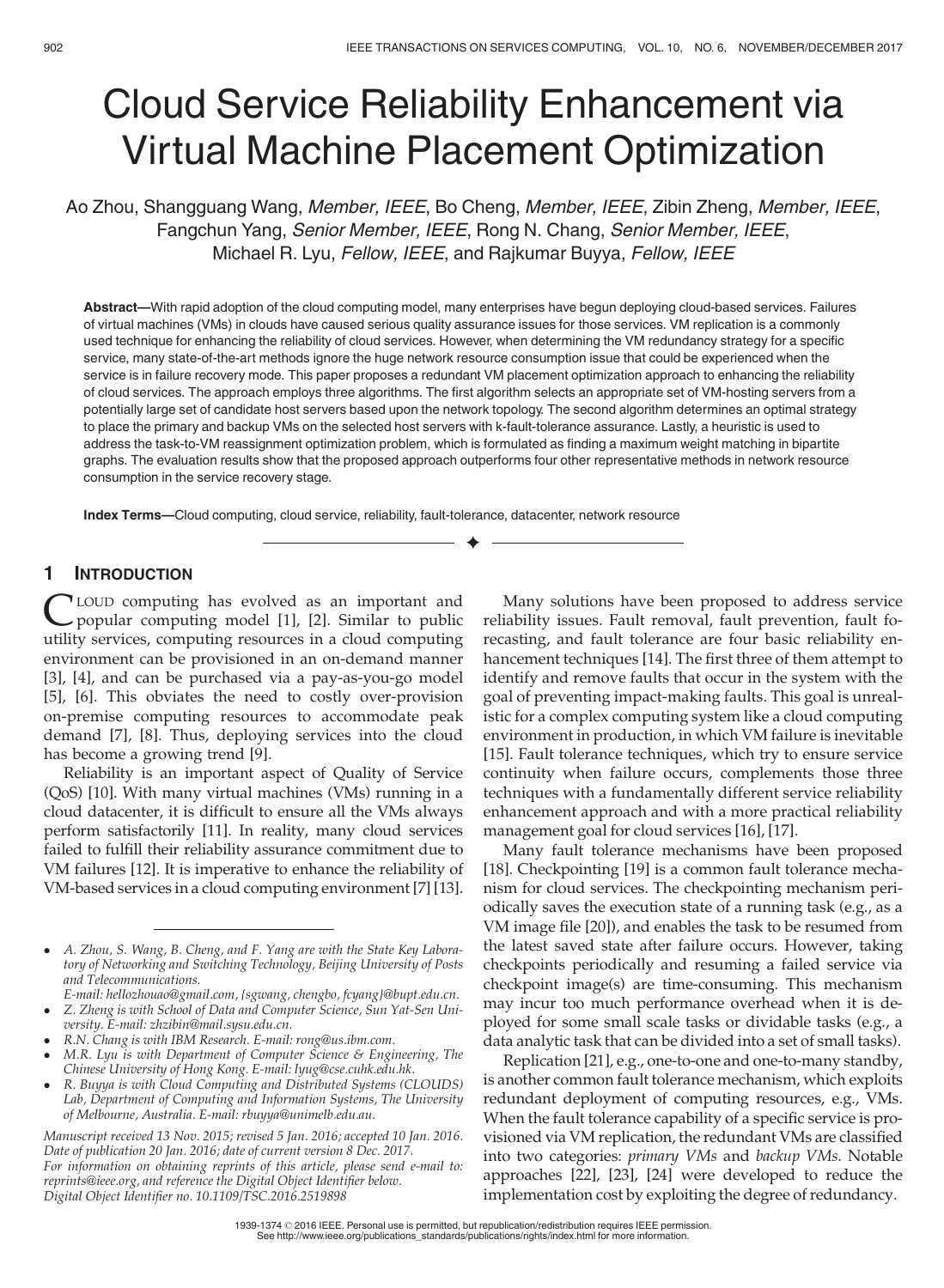k-fault tolerance [25], [26] is a specific type of replicationbased fault tolerance mechanism and supports a configuration-based fault-tolerance measurement of a server-based service. A k-fault-tolerant service must be configured with k additional servers such that the minimum server configuration for the service can still be satisfied when k hosting servers fail simultaneously. In a VM-based cloud environment, for example, deploying a specific service on only one server makes the service 0-fault-tolerant (because the service becomes unavailable when the only hosting server fails), regardless the number of redundant VMs that may have been deployed on the same server and the feasibility of restoring the affected service via server reboot or replacement.

When deploying a replication-based fault tolerance mechanism for cloud services, we note that re-assigning an incomplete task from one failed primary VM to a backup VM often requires a huge amount of data to be retrieved and processed once more from the central storage servers. This is a time-consuming and network-resource-consuming process. Moreover, the host server on which a specific failed VM resides may still be running and be able to let the data used by the failed VM accessible from within the VMs running on other servers, e.g., the backup VMs that are in proximity to the failed primary VM. Thus, appropriate VM placement could save considerable amount of time and network resources in failure recovery mode.

Aiming at reducing the lost time and the network resource consumption when the k-fault-tolerance requirement must be satisfied, this paper proposes a novel redundant VM placement approach to enhancing the reliability of cloud services, which is named optimal redundant virtual machine placement (OPVMP). The commercialization nature of network resources in cloud computing prompted us to make OPVMP reduce network resource consumption in addition to enhancing cloud service reliability.

The proposed approach is a three-step process with one algorithm for each of the steps, namely (1) host server selection, (2) optimal VM placement, and (3) recovery strategy decision. The first algorithm selects an appropriate set of VMhosting servers from a potentially large set of candidate host servers based upon the network topology. The second algorithm determines an optimal strategy to place the primary and backup VMs on the selected host servers. Lastly, a heuristic is used to address the task-to-VM reassignment optimization problem, which is formulated as finding a maximum weight matching in bipartite graphs.

We construct an experimental platform based on our previous research results [27], [28]. Effectiveness of the proposed approach has been evaluated via the platform. The evaluation was done by comparing OPVMP against four other representative redundant VM placement algorithms in terms of four network resource consumption related performance metrics.

All of the five approaches were implemented in FTCloudSim. The evaluation results show that OPVMP outperforms the other four methods in network resource consumption in the service recovery stage.

The remainder of this paper is organized as follows. Section 2 presents a review of related work. In Section 3, the background of the proposed approach is presented. Technical details of the proposed approach are illustrated in Section 4. Experimental evaluation results are reported in Section 5, and the conclusion is presented in Section 6.

#### 2 RELATED WORK

Enhancing the reliability of cloud services is an important aspect of cloud computing and has received considerable attention from the research community. The complex cloud computing environment poses particular challenges to researchers. A variety of service reliability enhancement approaches have been proposed to address related issues.

Checkpointing is a widely used basic fault tolerance mechanism that functions by periodically saving the execution state of a VM as an image file. However, datacenters have limited network resources and may readily become congested when a huge number of checkpoint image files are transferred. Attempting to avoid this problem, Zhang, et al. [29] presented a theoretical delta-checkpoint approach in which the base system only needs to be saved once the first checkpoint completes and subsequent checkpoint images only contain the incrementally modified pages. A theoretical delta-checkpoint approach was implemented by Goiri, et al. in [19]. A further reduction in network resource consumption was developed by Limrungsi, et al. [20], who proposed a peer-to-peer checkpoint approach in which the checkpoint images are stored on the neighboring host servers. If the storage server is located in the same pod as the service-providing server, it is unnecessary to transfer the checkpoint images via core switches.

For some small scale tasks or dividable tasks, for example, Scientific Computing, one huge dataset can be divided into smaller data blocks. Processing each data block would consume much less time than doing that for the huge source dataset. In this case, the cloud supplier may choose other mechanisms in terms of reduction of the checkpointing execution and service resuming overhead.

Replication is another type of reliability assurance mechanism. Replication is based on the exploitation of redundancy. One-to-one and one-to-many standbys are two well known mechanisms. Xu , et al. in [21] tried to map each primary VM to a backup VM. A primary VM and its mapping backup node form a survivable group. A task can be completed in time if at least one VM in the survivable group works well. The work takes the bandwidth reservation into consideration when solving the mapping problem. In this regard, an optimal algorithm that maps a survivable group to the physical data center was proposed [21].

How to reduce the cost of replication is a problem that has been addressed by several proposals [22], [23], [30]. All of these proposals aim to reduce the degree of redundancy. Another effort [30] was based on the fact that different modules have different redundancy requirements and that modules with a higher invocation frequency are more significant than other modules. Thus, the work attempted to rank all the modules of a system based on their significance value. The same problem was approached differently [24] by adjusting the redundancy of the same module under different execution conditions.

k-fault tolerance [25], [26] is another approach aiming at reducing the cost of implementing redundancy. k-fault tolerance ensure that the simultaneous failure of any k computing nodes would not make the service unavailable.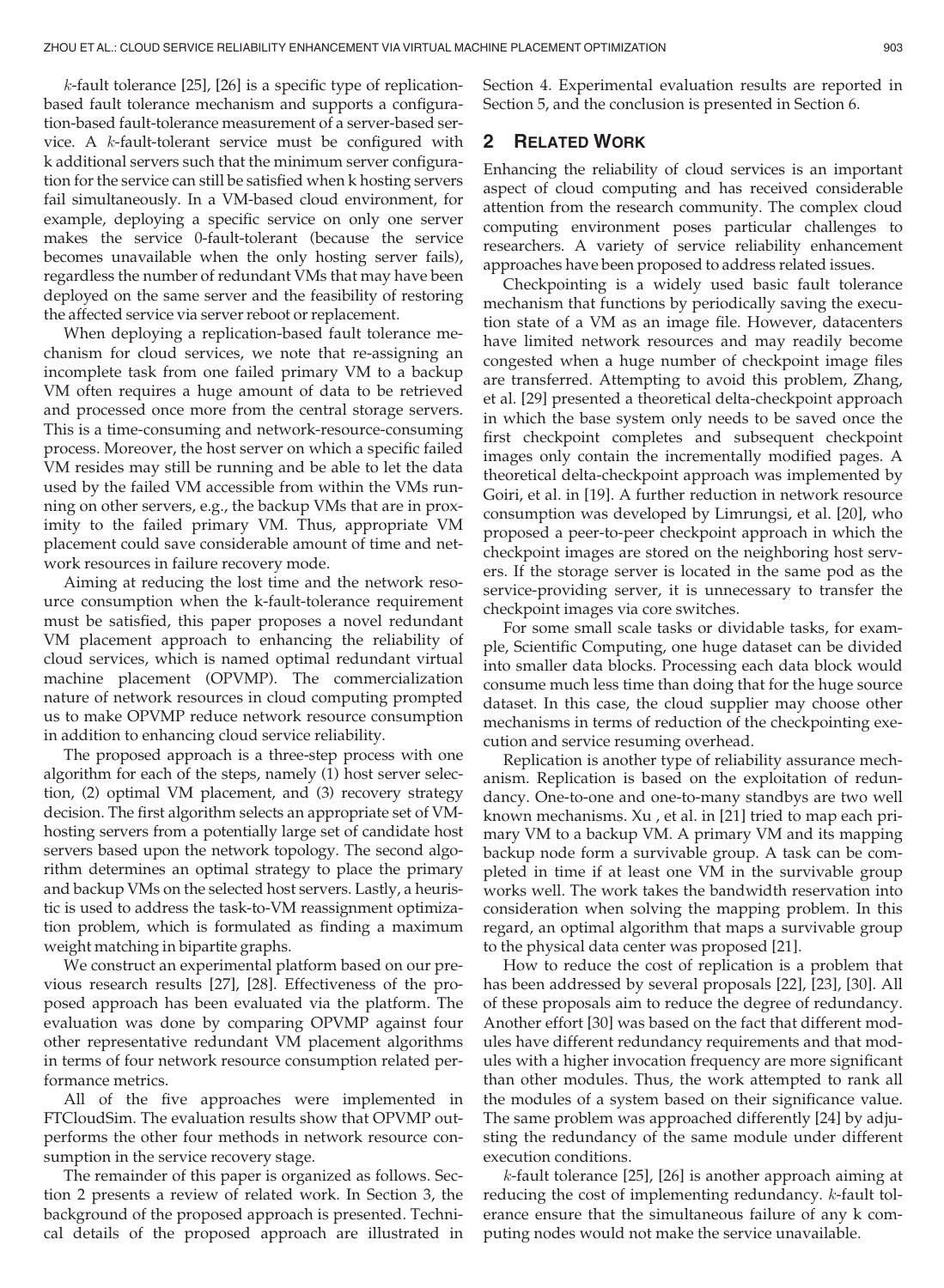| TABLE 1   |  |
|-----------|--|
| Notations |  |

| Symbol              | Meaning                                                                 |
|---------------------|-------------------------------------------------------------------------|
| $PM_i$              | The physical machine or host server in the<br>data center, $i = 1, 2, $ |
| $VM_j$              | The virtual machines in the data center, $j = 1, 2, $                   |
| $pod_x$             | The pods in the data center, $x = 1, 2, $                               |
| $T_{y}$             | The task submitted by users, $y = 1, 2, $                               |
| subnet <sub>l</sub> | The subnet in the data center, $l = 1, 2, $                             |
| $max\_subnet$       | The number of subnets which contain available                           |
|                     | host servers                                                            |
| S                   | A service                                                               |
| $VM_P(S)$           | Return the primary VMs of S                                             |
| $VM_B(S)$           | Return the backup VMs of S                                              |
| $VM_F(S)$           | Return current failed VMs of S                                          |
| PM(S)               | Return all the servers on which service providing                       |
|                     | VMs of S locate                                                         |
| Succ                | The next element after current element                                  |
| size                | Return the element number of a list                                     |
| DSize               | Return the size of the data stored in a server                          |
| $\boldsymbol{a}$    | The number of available PM in a subnet                                  |
| m                   | The number of primary VM of S                                           |
| k <sub>i</sub>      | The number of backup VM of S                                            |
| min                 | Return the min value of the inputs                                      |
| length              | The linkage length                                                      |
| copy                | Copy all data from a vector to another vector                           |

There is a large quantity of tasks. To complete all tasks in time, a service would be deployed in several VMs. The tasks are scheduled to the VMs according to an appropriate scheduling strategy. In a cloud computing environment, the computing resources of each server are virtualized to several VMs. Both hardware and software problems can result in VM failures. When a host server crashes, all the VMs it is hosting will no longer operate. The more the number of VMs providing the same service is placed on the same server, the more serious the damage is when a host server fails. Taking this into consideration, Machida, et al. in [25] proposed a redundant VM placement approach to ensuring k-fault tolerance.

However, when restarting a task from one backup VM, we need to re-fetch the data to be processed from the central database. The process is time-consuming and network resource-consuming for cloud services. We note that the host server on which the failed VM runs may store a copy of data for the task. If the backup VM can fetch the data it needs directly from that host server despite of the unexpected primary VM failure, a lot of data processing time and network resources can be saved if the primary VMs and the backup VMs are properly allocated.

One major difference between our proposed cloud service reliability enhancement approach and related work is that we use a redundant VM placement method and optimize network resource consumption through appropriate placement of the required VMs.

#### 3 PRELIMINARIES

This section provides the background and motivation for our work as well as explains how we formulate the redundant VM placement problem as an optimization problem. The notations listed in Table 1 will be used throughout the rest of the paper.



Fig. 1. Task processing model.

### 3.1 Background

In the cloud computing environment, a statistically rare failure event may be a common occurrence due to scale [31]. Cloud service reliability enhancement is becoming an important research challenge.

Fig. 1 shows the task processing model we use. The cloud service is employed in several VMs because, considering the huge amount of service requests, the computing power of a single VM would be insufficient. Upon receiving the service requests, the divider partitions the large scale task into smaller sub-tasks. Processing each sub-task would not consume too much time. Based on the scheduling algorithm, each task to one of the service-providing VMs. Each VM has a task waiting queue. Since a VM may fail due to a software or hardware fault, an assigned task may not be completed as scheduled, and may in turn delay the entire service request operation. k-fault tolerance [25], [26] can be chosen by the cloud service provider to reduce lost time and to ensure service reliability. Besides the  $m$  number of primary VMs, there are  $k$  backup VMs for each service. k-fault tolerance serves to ensure that the task processing service will not be down in the event of the simultaneous failures of any k computing VMs or servers. All the primary and backup VMs are placed on different host servers. Otherwise, when a host server crashes, all the VMs it is hosting will no longer operate. Failures of one of the primary VMs result in it being mapped to a backup VM, and the tasks in its waiting queue are reassigned to the backup VM.

# 3.2 Motivation

Suppose there are  $m$  virtual machines that provide service S. All tasks of  $S$  are assigned to the  $m$  virtual machines based on appropriate strategy. When k-fault tolerance replication is adopted to ensure the service reliability, there are  $k$ backup virtual machines for S. To avoid both hardware and software problems that lead to VM failures, the primary and backup virtual machines are distributed to different servers. When a primary VM fails, it is mapped to a backup VM, and the tasks in its waiting queue are re-assigned to the backup VM. The backup VM need to re-fetch the data from the database. This scheme has two shortcomings. First, the storage servers are continually required to process a huge number of data read and write requests, which is sometimes time consuming [20]. Second, transferring large amounts of data consumes considerable network resources. When a VM failure event is caused by hardware problems,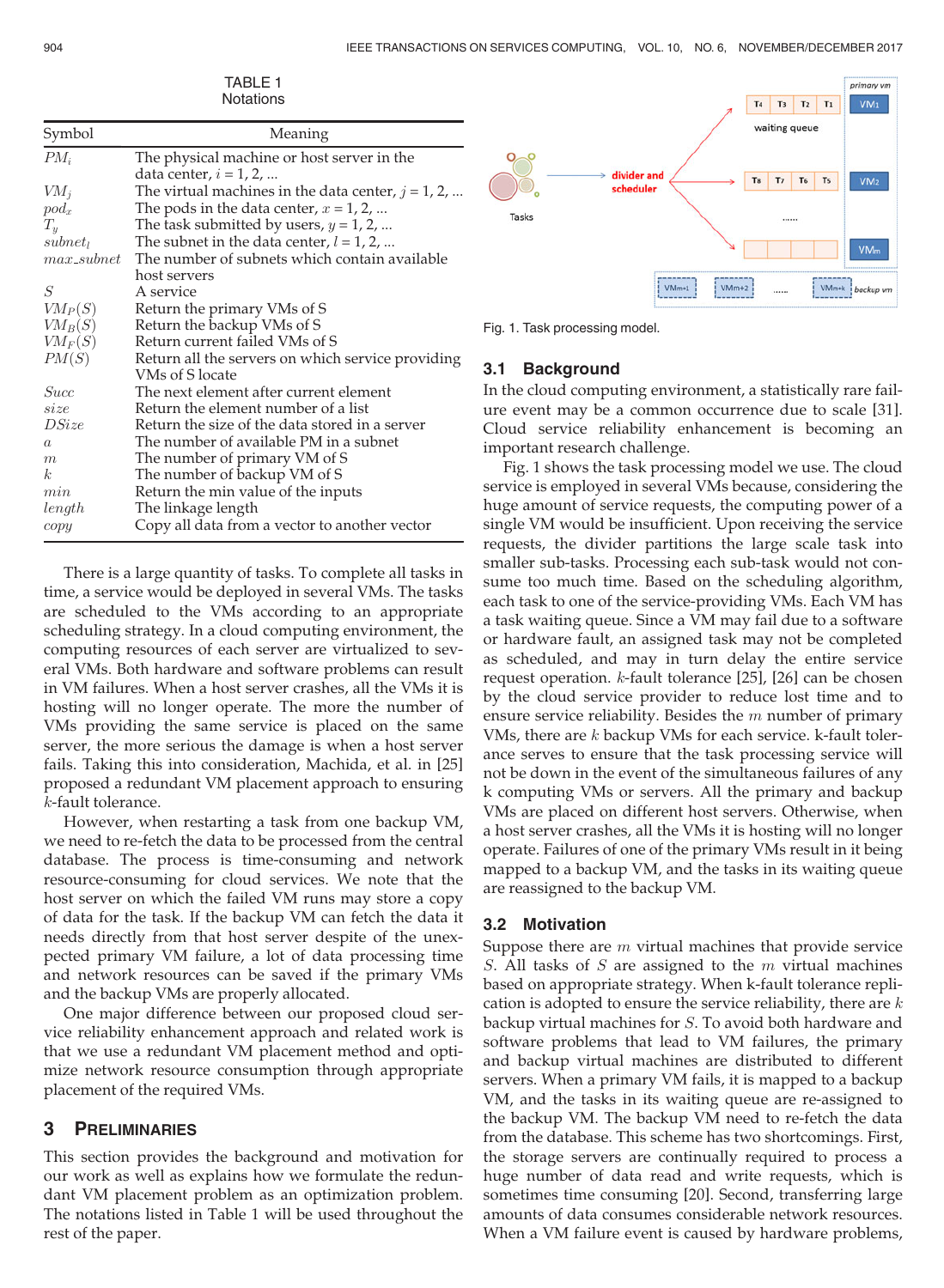

Fig. 2. Fat-tree data center network with four ports.

the mapped backup virtual machine re-fetches the needed data from the database. When a VM failure event is caused by software problems and the server which hosts the failed VM has a copy of data, the backup VM can fetch the data from the server. More network resources can be saved if the failed primary VM and the backup VM are in proximity to each other. Therefore, appropriate VM placement could save considerable amount of time and network resources in the failure recovery mode. To save more network resources, we place the primary and backup virtual machines by considering the network topology of the datacenter.

Datacenter networks always adopt a tree-like structure [32] of which the fat-tree network structure is a commonly used datacenter network architecture [33]. A fat-tree network typically consists of trees with three levels of switches [34] as illustrated in Fig. 2, in which a fat-tree datacenter network with four ports is depicted. The switches in the top, middle, and bottom layers are referred to as root, aggregation, and edge switches, respectively. The host servers physically connect to the network via the edge switches. All the host servers sharing the same edge switch with each other are addressed in the same subnet. All host servers sharing the same aggregation switches are addressed in the same pod. Upper layer switches transfer data from more host servers, and are therefore more likely to become congested than the lower layer switches [35]. Therefore, reducing the network resource consumption of the upper layer links becomes an important problem that has to be solved [20]. The host servers must retrieve data from the storage servers, all of which are connected by the storage area network (SAN). In turn, each one of these storage resources is segmented into a number of virtual disks [36]. In a centralized storage scheme where the SAN switches connect to the root layer switches [20], re-fetching the data from the storage server may consume too much upper layer resources. As described before, the server hosting the failed VM may store a copy of the data for the affected tasks. If the VM failure was caused by a software problem, the data may be retrieved from the host server on which the failed VM is placed. If the primary and the backup VMs are in the same subnet, the transfer only consumes the edge-level network resource. However, if the primary and the backup VMs are in the same pod, the transfer will consume both the edgelevel and the aggregation-level network resources.

Thus, appropriate VM placement would save time and network resources. As indicated above, the best solution

would be to place all the primary and backup VMs on host servers in the same subnet. However, this may not be possible if some of the host servers in the datacenter have already been allocated to other tasks and have insufficient free computing resources. Alternatively, a subnet may not even contain a sufficient number of available host servers. Therefore, it may be necessary to place the  $(m+k)$  VMs in different subnets. The problem becomes complex now because different VM placement strategies could result in different network resource consumption. Suppose a service needs (2+2) VMs for two-fault tolerance and there are two available subnets in the same pod, each with two available host servers. There are two placement strategies: (1) the two primary VMs are placed on host servers in subnet 1, whereas the backup VMs on host servers in subnet 2; (2) one primary and one backup VM are placed on host servers in subnet 1, whereas the remaining two VMs on host servers in subnet 2. In strategy 2, the data transfer only consumes edge level network resources in the recovery stage; therefore, strategy 1 will consume more network resources than strategy 2. When  $k$  is equal to  $m$ , the problem can be solved by minimizing the difference of the number of primary and backup VMs in each subnet. However, the problem becomes more complex when  $k$  is smaller than  $m$ .

To address this problem, our approach aims to determine an optimal placement strategy to enhance the service reliability and minimize the network resource consumption.

#### 3.3 Problem Definition

The redundant VM placement problem can be formulated as the following optimization problem:

$$
minUP(S) and UD(S) \tag{1}
$$

subject to:

$$
UP(S) = \sum_{i} \sum_{j} (DSize(pkt_i)) * w_{ij}
$$
 (2)

$$
UD(S) = \sum_{i} \sum_{j} delay_{ij}
$$
 (3)

$$
w_{ij} \in \{0, 1\} \tag{4}
$$

$$
\sum_{i} x_i = m \tag{5}
$$

$$
x_i \in \{0, 1\} \tag{6}
$$

$$
\sum_{i} y_i = k \tag{7}
$$

$$
y_i \in \{0, 1\} \tag{8}
$$

$$
\sum_{i} z_i = m + k \tag{9}
$$

$$
z_i \in \{0, 1\},\tag{10}
$$

where  $UP(S)$  denotes the total network consumption. The value of  $w_{ij}$  is 1 if  $pkt_i$  transfers through  $link_i$ . When the replication strategy is adopted, the downtime is mainly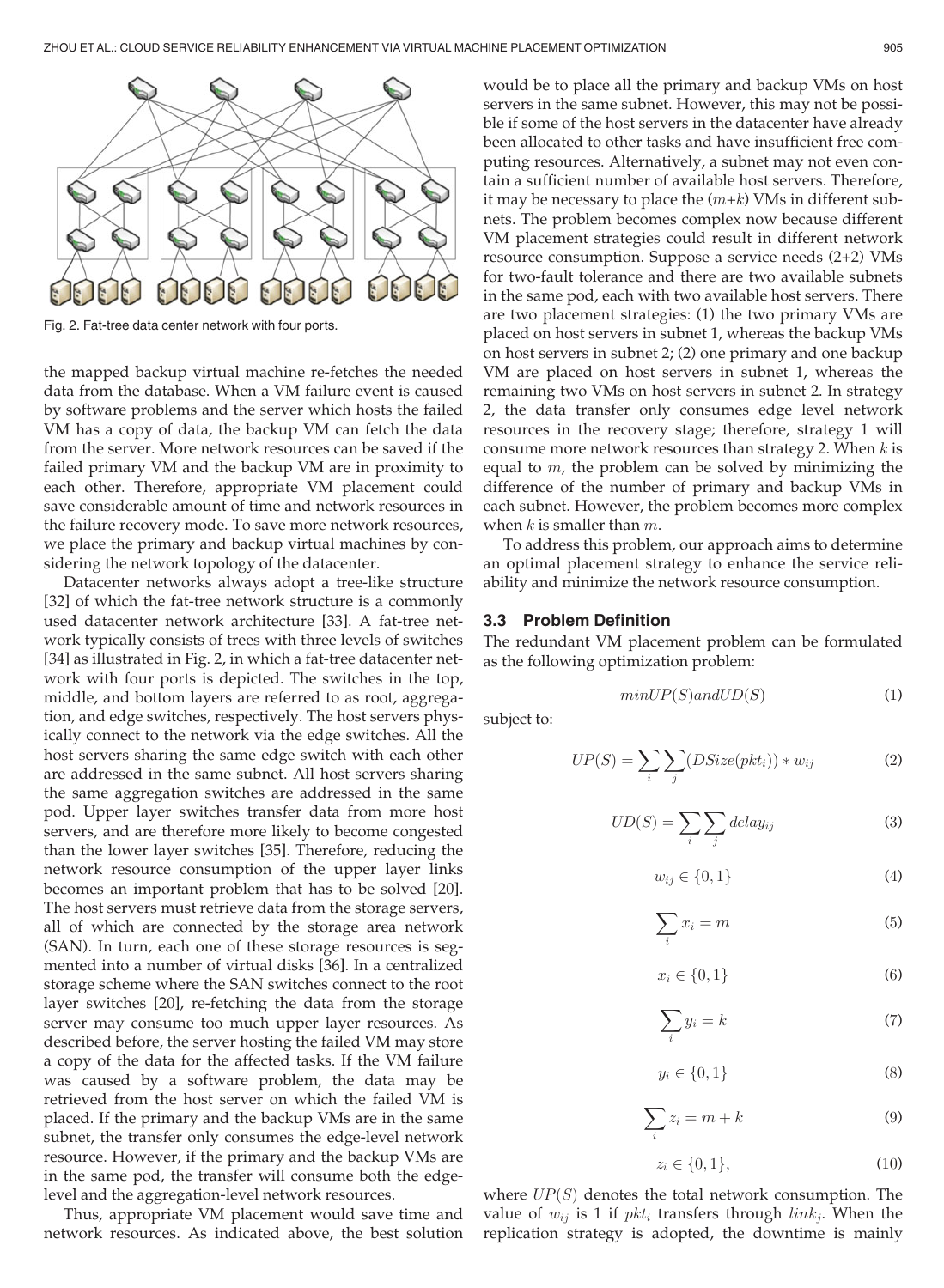affected by the data transfer delay.  $UD(S)$  denotes the total data transfer delay.  $delay_{ij}$  denotes the transfer delay of  $pkt_i$ transferring through  $link_i$ . The constraints in (5) and (6) ensure there are m primary VMs for the service. The constraints in  $(7)$  and  $(8)$  ensure there are k backup VMs for the service. The constraint in (9) and (10) ensures the  $(m+k)$  VM are all placed on different host servers, therefore, the placement strategy ensures k-fault tolerance irrespective of whether the failure of the VMs is caused by a software fault or host server fault.

Suppose the number of subnets which contain available host servers is  $max\_sub$ , then the number of available host servers in each subnet is stored by using the following vector:

$$
A = [a_1, a_2, \dots, a_{max\_subnet}]. \tag{11}
$$

The solution to the problem can be defined by the following two vectors:

$$
M = [m_1, m_2, \dots, m_{max\_subnet}], \tag{12}
$$

$$
K = [k_1, k_2, \dots, k_{max\_subnet}], \tag{13}
$$

where (12) denotes the number of primary VMs in each subnet, and (13) denotes the number of backup VMs in each subnet. Therefore, it is necessary to obtain an optimal solution by considering all the solutions of the following indeterminate equations:

$$
\begin{cases}\nm_1 + m_2 + \ldots + m_{max\_subnet} = m \\
k_1 + k_2 + \ldots + k_{max\_subnet} = k \\
m_i + k_i \le a_i, \quad i = 1, 2, 3 \ldots, max\_subnet \\
m_j \ge 0, \quad i = 1, 2, 3 \ldots, max\_subnet \\
k_i \ge 0, \quad i = 1, 2, 3 \ldots, max\_subnet.\n\end{cases} (14)
$$

There is a huge number of pods, subnets and host servers in a cloud datacenter. Iterating over all the placement strategies would be intractable; therefore, the problem is solved by adopting a heuristic optimal algorithm, as discussed in the next section.

# 4 PROPOSED APPROACH

The formulated problem essentially involves finding  $(k+m)$ host servers followed by placing  $(k+m)$  VMs on those host servers. Since there are a huge number of host servers in a cloud datacenter, the possible number of solutions is exponentially large. It is consequently necessary to identify a subset of good host servers from which to obtain the best solutions. The procedure that was used to select  $(m+k)$  good host servers is provided in Section 4.1 and the algorithm used for placing  $(m+k)$  VMs on those host servers is presented in Section 4.2. Given the information about the failed and the backup VMs, a recovery strategy decision algorithm calculates the optimal matching strategy. The proposed recovery strategy decision algorithm will be discussed in Section 4.3.

#### 4.1 Phase 1: Host Servers Selection

As explained in Section 3.2, the further the two host servers are located from one another, the greater the delay becomes. In addition, the data transfer traffic would consume more network resources. To avoid this situation, it is desireable to

place all VMs in a subnet that contains  $(m+k)$  available host servers. Suppose there are two subnets, one of which has  $(m+k+20)$  available host servers, and the other has  $(m+k+1)$ host servers. In cases such as these, our approach would choose the second option and leave the first option to another service that may require more host servers. In other words, we would follow the "just enough rule". The "just enough rule" means that we select the pod or subnet with just enough resource, and leave the residual capacities for future use. If none of the subnets have a sufficient number of available host servers, the VMs must be distributed to several subnets or even several pods. In this case, those pods with a greater number of available host servers will be considered first to avoid traffic between pods in the recovery stage. We also consider selecting the subnets based on the above rule. The host server selection procedure is shown in Algorithm 1 as explained in the following steps:

Step 1: Sort all subnet based on available host servers. A host server is "available" when the server has sufficient computing resources to host the virtual machine. Search for a subnet subnet that satisfies the "just enough rule". Select  $(m+k)$  servers from *subnet* and assign them to servers, and return. (Lines 1 to 4 and Lines 49 to 53)

Step 2: Add all pods in the datacenter to a list, and sort the list according to the available host servers. Assign the head of the list to variable HPod. If the number of available host server of  $HPod$  is larger than  $(m+k)$ , goto Step 6. Else, goto Step 3. (Lines 5 to 7)

Step 3: Add all host servers in the pod to servers. Iterate the pod list and collect host servers until sum of size(servers) and the available host servers in current pod is larger than  $(m+k)$ . If size(*servers*) is equal to  $(m+k)$ , return. (Lines 15 to 26)

Step 4: Sort all subnets in current pod according to the available host servers. Assign the head of the list to variable HSubnet. If the number of available host server of HSubnet is larger than  $(m+k)$ , goto Step 5. Else, goto Step 8. (Lines 27 to 33)

Step 5: Iterate the subnet list. Search for a subnet *HSubnet* that satisfies the "just enough rule". Select  $(m+k)$ host server from the subnet and return. (Lines 49 to 52)

Step 6: Continue to iterate the pod list and search for a pod pod that satisfies the "just enough rule". If the number of available host servers is equal to  $(m+k-size (servers))$ , add all host server in the pod to servers, and return. (Lines 8 to 12)

Step 7: Add all subnets in the pod to a list, and sort the list according to the available host servers. Assign the head subnet of the list to variable *HSubnet*. If the number of available server is larger than  $(m+k-size(servers))$ , goto Step 9. Else, goto Step 8. (Lines 28 to 33)

Step 8: Add all host servers in *HSubnet* to servers. Iterate the subnet list and collect host servers until sum of size(servers) and the available host servers in current subnet is larger than  $(m+k)$ . If  $size(servers)$  is equal to  $(m+k)$ , return. (Lines 35 to 44)

Step 9: Continue to iterate the subnet list. Search for a subnet subnet that satisfies the "just enough rule". Select  $(m+k)$  from subnet and assign them to servers, and return. (Lines 49 to 52)

The iterations enable all the "good" host servers to be obtained. Section 4.2 describes the procedure that was used to place the  $(m+k)$  VMs on the  $(m+k)$  host servers. The time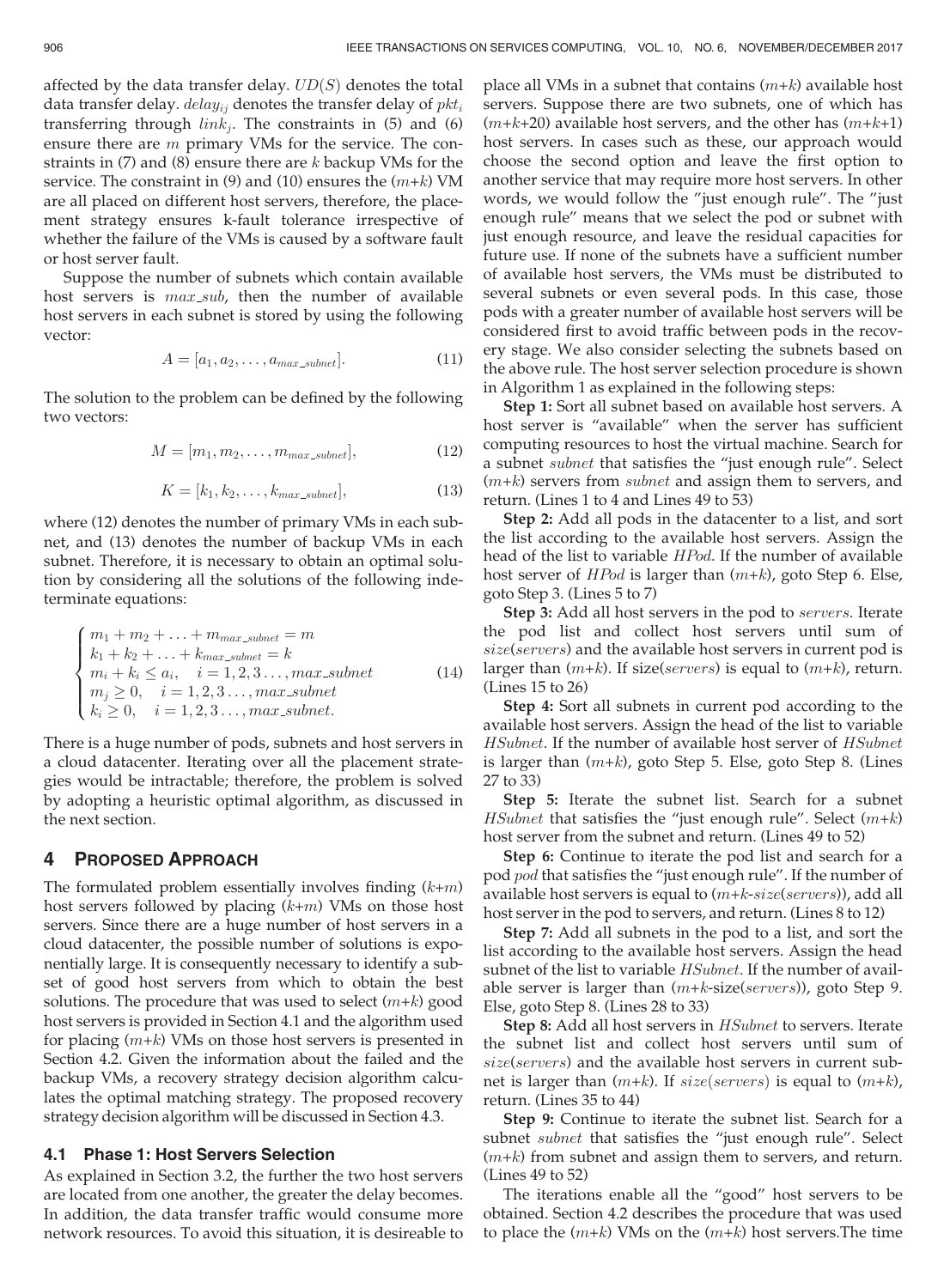complexity of Algorithm 1 is O(nlogn), and n is the number of subnets in the datacenter.

#### Algorithm 1. Host Server Selection

```
Input: the number of needed primary VMs m, the number of
            needed backup VMs k
    Output: list of interesting host servers servers
 1 sort all subnets by the number of available host servers and
    subnet = subnets - > head;2 if (subnet->freeServerSize) \ge (m+k) then<br>3 goto final2;
      goto final2;
 4 end
 5 sort pods by the number of available host servers;
 6 pod = pods.head;
 7 if (pod.freeServerSize) \ge (m+k) then<br>8 next = Succ(node):
 8 next = Succ(pod);<br>9 while (next free)
9 while (next.freesServerSize) \ge (m+k) do<br>10 pod = next and next = Succ(pod):
         pod = next and next = Succ(pod);
11 end
12 add all subnets in pod to subnets and goto final1;
13 end
14 else<br>15 ac
      add all available host servers in pod to servers;
16 while size(servers) < (m+k) do 17 pod = Succ(pod);
         pod = \text{Succ}(pod);18 if size(pod.freeServerSize) + size(servers) > (m+k) then<br>19 add all subnets in nod to subnets:
            add all subnets in pod to subnets;
20 goto final1;
21 end<br>22 else
         else
23 add all available host servers in pod to servers;<br>24 end
         end
25 end
26 end
27 final1:
28 sort subnets by the number of available host servers;
29 subnet = subnets. head;30 final2:
31 if (subnet.freeServerSize)+ size(servers)\ge (m+k) then<br>32 onto final 3:
      goto final 3;
33 end
34 else
35 add all available host servers in subnet to servers;
36 while size(servers) \langle (m+k) do
37 \text{subnet} = \text{Succ}(\text{subnet});<br>38 \text{if} (\text{subnet}, \text{free} \text{ServerS})38 if (subnet.freeServerSize)+size(servers) \ge (m+k) then<br>39 goto finals:
           goto final3;
40 end
41 else
42 add all available servers in subnet to servers;
43 return servers;
44 end<br>45 end
      end
46 end
47 final3:
48 next = Succ(subnet);49 while (next.freeServerSize)+ size(servers) \ge (m+k) do<br>50 subnet = next and next = Succ(subnet);
      subnet = next and next = Succ(subnet);51 end
52 select (m + k)- size(servers) available servers from subnet,
    and assigned them to servers;
53 return servers;
```
# 4.2 Phase 2: Virtual Machine Placement

Placing  $(m+k)$  VMs on the  $(m+k)$  host servers requires the number of backup and primary VMs in each subnet to be determined.

A heuristic algorithm is used to solve this problem. Two heuristic conditions are adopted to narrow the searching space. If there are even number of available servers in a subnet, the number of backup vm in the subnet should be less or equal to the number of primary vm in the subnet. If there are odd number of available servers in a subnet, the number of backup vm in the subnet should be less or equal to one plus the number of primary vm in the subnet. Suppose there is a subnet that contains fewer primary VMs than backup VMs. As the total number of primary VMs is larger than or equal to the number of backup VMs, there is at least one subnet in which the number of backup VMs is smaller than the number of primary VMs. Now, a backup VM in the first subnet and a primary VM in the second subnet exchange position with each other. Compared to the first strategy, one more failed VM in the second subnet does not require to be mapped to a backup VM in different subnets when  $k$  number of VMs fail at the same time. The new placement strategy will consume less aggregation layer network resource. The second heuristic condition is that the subnet that contains more available host servers should be allocated more backup VMs. If a subnet that contains more available host servers, the difference between the number of primary VMs and backup VMs of it should be smaller. When the difference between the number of primary VMs and backup VMs is larger, there is a larger chance that the data transfer would consume more network resources. The proof of the first heuristic condition can be found in Appendix A, which can be found on the Computer Society Digital Library at [http://doi.ieeecomputersociety.org/10.1109/](http://doi.ieeecomputersociety.org/10.1109/TSC.2016.2519898) [TSC.2016.2519898](http://doi.ieeecomputersociety.org/10.1109/TSC.2016.2519898). The proof of the second heuristic condition can be found in Appendix B, available in the online supplemental material.

Our algorithm is shown in Algorithm 2 and 3, which are recursive in nature. In each recursion, the algorithm determines the number of backup VMs that are placed in the current subnet, and the rest backup VMs are placed in the following subnets. When the number of rest backup VM equals 0 or the last subnet has reached, the resource consumption of the current placement strategy is computed and compared with the current optimal one. If the resource consumption is smaller than that of the current optimal strategy, the current strategy is considered optimal. When the current placement cannot satisfy the two heuristic conditions, the algorithm terminates current recursion and backtrace.

When a backup VM fails, a new backup VM is searched around the old one.

#### 4.3 Phase 3: Recovery Strategy Decision

When one or more VMs fail, a recovery strategy has to be decided upon, and each failed VM has to be mapped to a backup VM. All tasks in the waiting queue of the failed VM are rescheduled to its mapping backup VM, and the data to be processed have to be retrieved again to the backup VM. If the VM fails because of a software fault, the particular data block may be obtained from the host server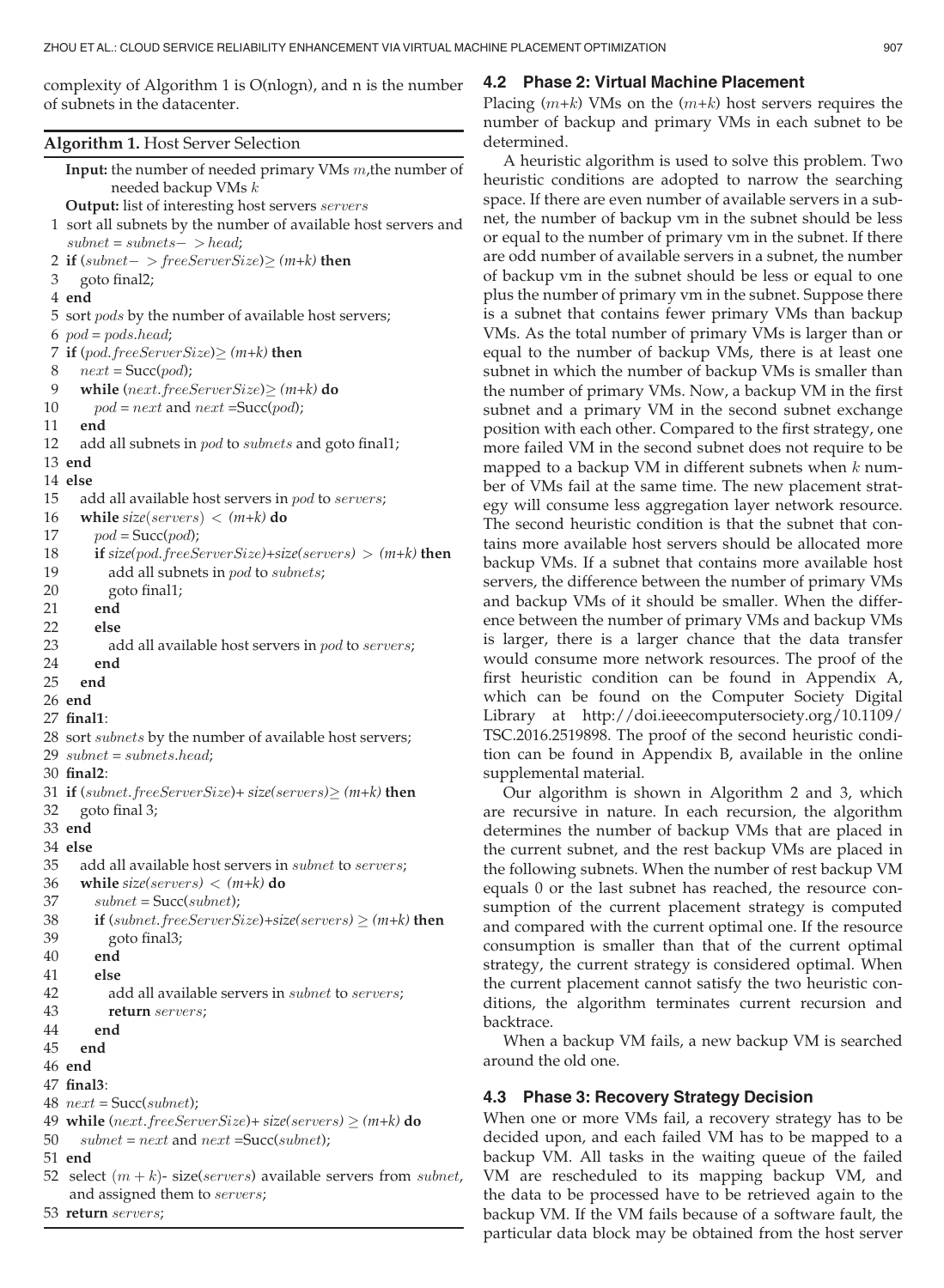on which the failed VM resides. Given the information on the VM failure caused by a software fault and the backup VMs, the recovery strategy decision algorithm matches the failed VMs and the backup VMs. Then each failed VM has to be mapped to a backup VM. The recovery strategy should minimize the total network resource consumption. In this case it is possible to formulate the recovery strategy decision problem as a minimum weight matching in bipartite graphs [37], [38].

Algorithm 2. Virtual Machine Placement on Specific Servers

Input: interesting host servers servers, the number of backup servers k

Output: int  $strategy$ 

- 1 Obtain all the "good" subnets that at least have one "good" host server;
- 2 Store the "good" host server number of each interesting subnet to vector  $subnets$ <sup>[]</sup>;
- 3 Sort subnets<sup>[]</sup> by the number of "good" host server desc;
- 4 int strategy[size(subnets)];
- 5 int optimal[size(subnets)];
- 6 int *mincost* =  $\infty$ ;
- 7 optimal placement strategy searching(subnets, strategy, optimal, k, mincost, 1);
- return strategy;

Given a complete bipartite graph  $G=(V,E)$  with bipartition( $V_F$ , $V_B$ ), where V is the set of all failed VMs and backup VMs,  $V_F$  is the set of all failed VMs,  $V_B$  is the set of all backup VMs, and  $E$  is the set of shortest paths connecting nodes for each pair of VMs from different partitions. A matching set  $M$  is a subset of  $E$ . Suppose w denotes the weight function, and then it is necessary to find a matching of minimum weights where the weight of matching  $M$  is given by:

$$
w(M) = \sum_{e \in M} (w(e)).
$$
\n(15)

In other words, the recovery problem can be formulated as the following:

$$
\min \sum_{(V_F, V_B)} (w(v_f, v_b) * x(v_f, v_b)) \tag{16}
$$

subject to:

$$
\sum_{(v_f)} (x(v_f, v_b) = 1), \forall v_f \subset V_F \tag{17}
$$

$$
x(v_f, v_b) \in 0, 1, \forall v_f \subset V_F, \forall v_b \subset V_B \tag{18}
$$

$$
w(v_f, v_b) = DSize(v_f) * length(e(v_f, v_b)),
$$
\n(19)

where (17) ensures each failed VM is matched to a backup VM. In (18),  $x(v_f, v_b) = 1$  if the edge  $(v_f, v_b)$  belongs to the matching; otherwise,  $x(v_f, v_b) = 0$ . *DSize* in (19) returns the data size that can be retrieved from the host server on which  $v_f$  is placed. Therefore,  $w(v_f, v_b)$  denotes the transfer cost.

#### Algorithm 3. Optimal Placement Strategy Searching

Input: subnets, strategy, optimal, the number of un-placed backup VMs rest, mincost, nested level i

Output: The placement strategy

- 1 if  $rest == 0$  then<br>2  $strateav[i] =$
- $strateav[i] = rest;$
- 3 Compute cost of current strategy;
- 4 if currentcost  $\leq$  mincost then<br>5  $minCost=currentcost$ :
	- $minCost = current cost;$
- 6 copy( $strategy[]$ ,  $optimal[]$ );<br>7 end
- end
- 8 return;

```
9 end
```

```
10 if i = size(subnets) then
```
11 if  $rest > min(strategy[i-1],$  ceil(subnet[i]/2)) then

```
12 return;<br>13 end
```
end

```
14 strategy[i] = rest;
```
15 Compute cost of current strategy;

- 16 if currentcost  $\leq$  mincost **then**<br>17 mincost=currentcost:
- 17 mincost=currentcost;<br>18 copy(strategy[] ontin
- $\text{copy}(strategy[], optimal[])$ ;
- 19 end
- 20 return;
- 21 end
- 22  $n = min(strategy[i-1],$  ceil(subnets[i]/2), rest);

```
23 while n \geq 0 do 24 strateaulil=
```

```
24 strategy[i]=n;<br>25 optimal place
```
optimal placement strategy searching(subnets,strategy, optimal,k-n,cost);

```
26 \t n =
```

```
27 end
```

```
28 return;
```
As explained before, information that is exchanged between host servers in the same subnet only utilizes an edge switch; however, when two hosts are in the same pod, all communicated traffic is routed through both the edge and the aggregation switches. Therefore, the transfer will consume more network resource and the delay becomes greater. For each backup VM, we try to find a corresponding failed VM in the same subnet for it if there is one. Otherwise, VMs in different subnets would have to be mapped.

Algorithm 4 details our recovery strategy decision algorithm:

Step 1: For each backup VM, all failed VMs in the same subnet that have not been matched are sorted according to their data size. The backup VM is mapped to the failed VM with the largest data size.

Step 2: If there still remain failed VMs that have not been matched to a backup VM, all unmatched failed VMs in the same pod are sorted according to data size. The backup VM is mapped to the failed VM with the largest data size in the pod.

Step 3: If there still remain failed VMs that have not been matched to a backup VM, the backup VMs are randomly matched to the failed VMs. In addition, the data are refetched from the storage server.

If we iterate all subnets concurrently, the time complexity of Algorithm 4 is O(nlogn). n is the number of failed VM. We note that the proposed network-topology-aware redundant VM placement approach aims at enhancing the reliability of server-based cloud services whose fault-tolerance level can be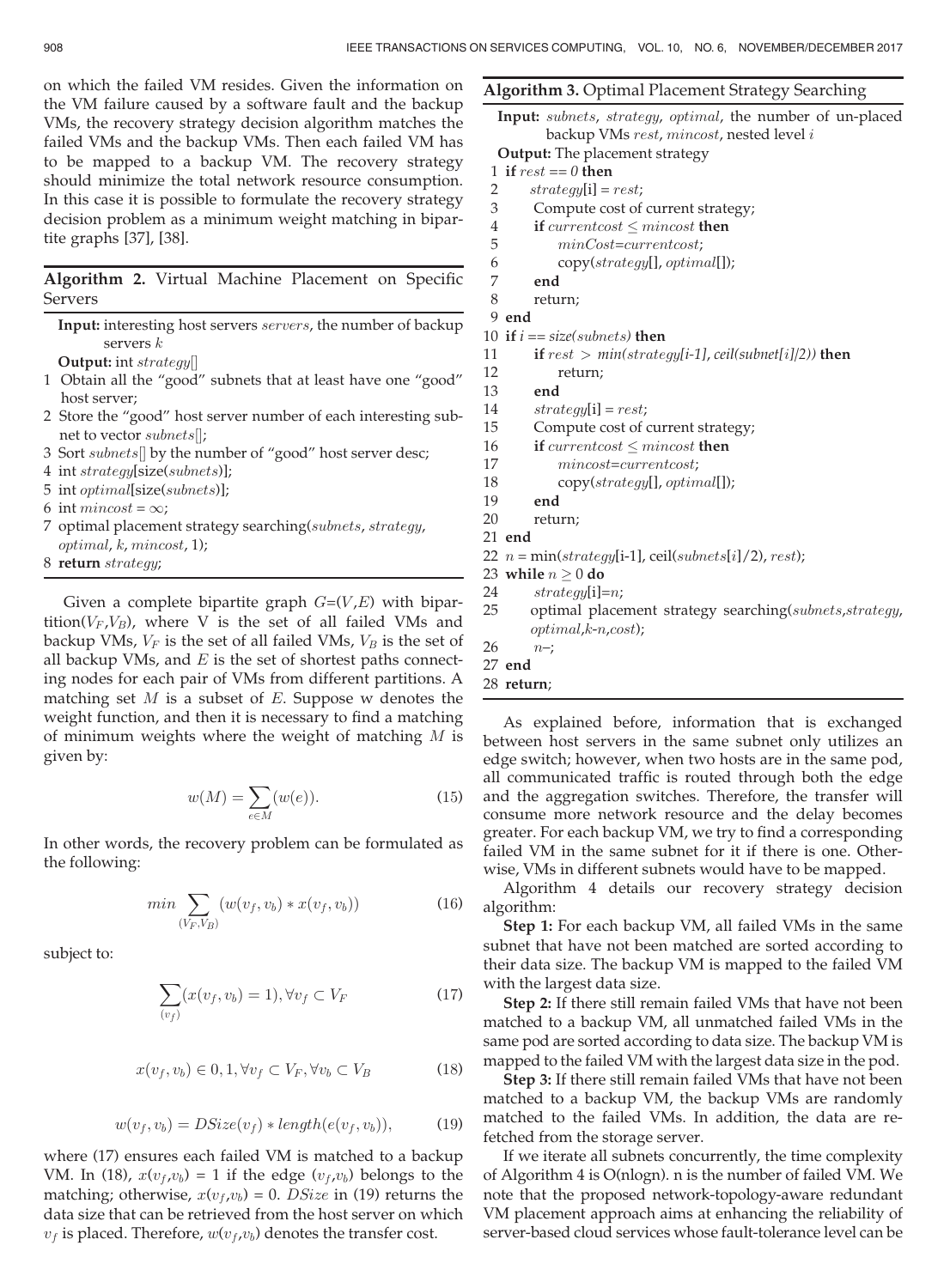measured and assured in terms of the k-fault-tolerance metric. In practice, rebooting or replacing a specific failed VM on the same hosting server could be attempted in a controlled manner (as a precondition for executing the aforementioned recovery strategy) as a VM-specific optimization of the proposed approach, though the VM failure handling scheme is not helpful to the k-fault-tolerance measurement. The scheme needs be done in a controlled manner because service-specific VM management policy may need be followed, particularly when the root cause is unknown (which may lead to continual failure recovery attempts caused by partial server failures).

# Algorithm 4. Recovery Strategy Decision

- **Input:** Set of all failed host servers  $VM_F$ , set of all backups  $VM_B$ ,  $w(vm_f,vm_b)$  for each  $vm_f \in VM_F$  and  $vm_b \in VM_B$
- Output: Map maps between each failed host server and its backup
- 1 add all subnets that contains at least one backup VM to subnets ;
- 2 for each subnet subnet<sub>i</sub> in subnets do
- 3 add  $VM_F \cap VM(subnet_i)$  to list srcVM;<br>4 add  $VM_B \cap VM(subnet_i)$  to list dstVM:
- 4 add  $VM_B \cap VM(subnet_i)$  to list  $dstVM$ ;<br>5 sort  $srcVM_f$  by data size:
- sort  $srcVM_f$  by data size;
- 6 while  $srcVM$  is not  $\emptyset$  and  $dstVM$  is not  $\emptyset$  do<br>7  $kev = srcVM$  > head:
- $key = srcVM$  > head;
- 8  $value = dstVM \rightarrow head;$
- 9 add  $\langle key, value \rangle$  to maps;
- 10 remove key from  $PM_F$  and  $srcVM$ ;
- 11 remove *value* from  $PM_B$  and  $dstVM$ ;<br>12 **end**
- end
- 13 end
- 14 if  $VM_F$  is not  $\emptyset$  then<br>15 for each pod pod<sub>i</sub> is
- for each pod  $pod_i$  in pods do
- 16 clear  $srcVM$  and add  $VM<sub>F</sub> \cap VM(pod<sub>i</sub>)$  to list  $srcVM$ ;<br>17 clear  $dstVM$  add  $VM<sub>B</sub> \cap VM(pod<sub>i</sub>)$  to list  $dstVM$ ;
- 17 clear  $dstVM$  add  $VM_B \cap VM(pod_i)$  to list  $dstVM$ ;<br>18 while  $srcVM$  is not  $\emptyset$  and  $dstVM$  is not  $\emptyset$  do
- 18 while  $srcVM$  is not  $\emptyset$  and  $dstVM$  is not  $\emptyset$  do 19  $keu = srcVM \geq head$ :

```
19 key = srcVM \rightarrow head;<br>20 value = dstVM \rightarrow hea
```
- $value = dstVM$  > head;
- 21 add  $\langle key, value \rangle$  to maps;<br>22 remove key from  $PM_F$  and sr
- 22 remove key from  $PM_F$  and srcVM ;<br>23 remove value from  $PM_B$  and dstVM remove value from  $PM_B$  and  $dstVM$ ;
- 
- $24$  end<br> $25$  end end

```
26 end
```

```
27 if VM_F is not \emptyset then<br>28 while VM_F is not (
28 while VM_F is not \emptyset do<br>29 key = VM_F - > hed
                  key = VM_F - > head;
```

```
30 value = VM_B \rightarrow head;
```
31 add  $\langle key, value \rangle$  to maps;

```
32 remove key from PM_F;
```

```
33 remove value from PM_B;
```

```
34 end
```

```
35 end
```
# 36 return maps;

# 5 EXPERIMENTAL EVALUATIONS

In the following sections, the experimental setting is first outlined. Then OPVMP is compared with other four representative approaches in terms of the total network resource consumption and other performance metrics. Finally, the parameters of our approach are studied.

# 5.1 Experimental Setup

We construct an experimental platform based on our previous research results [28], [39]. In our experiment, a 32-port fat-tree data center network is constructed. The capacity of the root-layer link and aggregation-layer link is set as 10 Gbps, and the capacity of the edge-layer link is set as 1 Gbps [21]. There are 16 host servers in each subnet. Each of these host servers can host four VMs at most. The performance of our method (OPVMP) was studied by comparing it with four other existing representative methods:

- RSVMP. Data are re-fetched from the central storage server in the recovery stage. This approach does not take the network topology into consideration. After having selected  $(m+k)$  host servers, all primary VMs and backup VMs are randomly placed on the selected host servers in the data center [25].
- RLVMP. Data are re-fetched from the central storage server or the host server on which the failed VM resides. The strategy is determined by the network distance and whether a data copy exists. After having selected  $(m+k)$  host servers, all primary VMs and backup VMs are randomly placed on the selected host servers.
- PLVMP. Data are re-fetched from the central storage server or the host server on which the failed VM resides. The strategy is determined by the network distance and whether a data copy exists. After having selected  $(m+k)$  host servers, the backup VMs are uniformly distributed across the pods.
- SLVMP. Data are re-fetched from the central storage server or the host server on which the failed VM resides. The strategy is determined by the network distance and whether a data copy exists. After having selected  $(m+k)$  host servers, the backup VMs are uniformly distributed across the subnets.

All the methods were evaluated using the following performance metrics:

 TDelay: Total data transfer delay, TDelay, can be calculated as follows:

$$
TDelay = \sum_{i} delay(pkt_i), \qquad (20)
$$

where  $pkt_i$  denotes a network packet.

 PRoot: The total size of network packet that has been transferred by the root layer switches. PRoot can be calculated as follows:

$$
PROot = \sum_{i} w_r \times size(pkt_i), \qquad (21)
$$

where  $w_r$  denotes the frequency with which packet  $pkt_i$  has been transferred by the root switches.

PAgg: The total size of network packet that has been transferred by the aggregation layer switches. PAgg can be calculated as follows:

$$
PAgg = \sum_{i} w_a \times size(pkt_i), \qquad (22)
$$

where  $w_a$  denotes the frequency with which packet  $pkt_i$  has been transferred by the aggregation switches.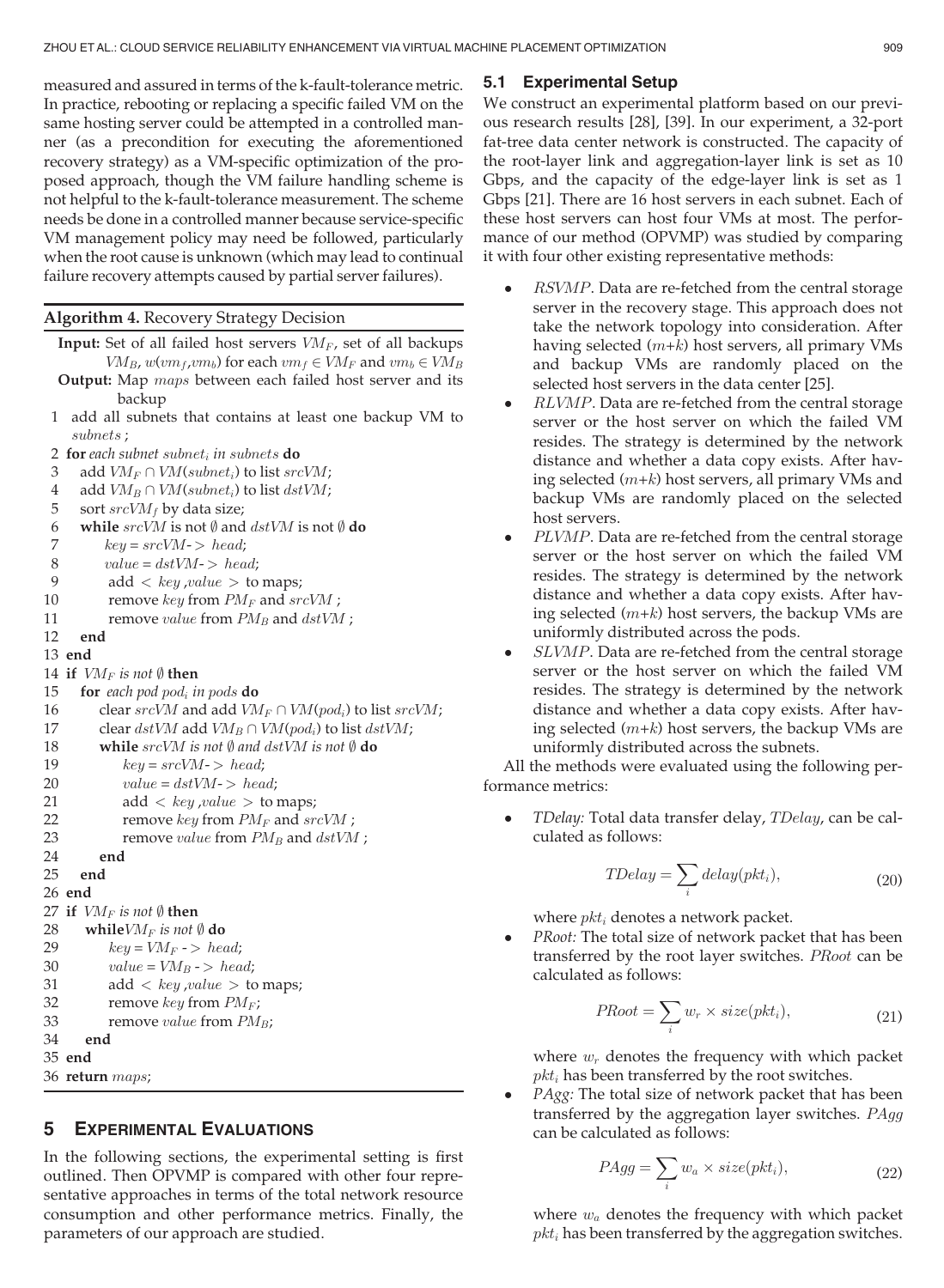

Fig. 3. The performance of total data transfer delay (s).



Fig. 4. The performance of root layer network resource consumption (MB).

PEdge: The total size of network packet that has been transferred by the edge layer switches. PEdge can be calculated as follows:

$$
PEdge = \sum_{i} w_e \times size(pkt_i), \qquad (23)
$$

where  $w_e$  denotes the frequency with which packet  $pkt_i$  has been transferred by the edge switches.

 PTotal: The total size of all packet that has been transferred by the all switches, which can be calculated as follows:

$$
PTotal = PRoot + PAgg + PEdge,
$$
\n(24)

where  $w_r$  denotes the frequency with which packet  $pkt_i$  has been transferred by the root switches.

#### 5.2 Performance Evaluations

The experiment involved 20 services, each of which involved 50 primary VMs and 40 backup VMs. Two hundred VM failure events were triggered. Four-thousand data processing tasks were generated. The data size of each task is 300 MB and the task size is set as 10 minutes. The task arrival rate of each service is 200 per hour. The performance of all approaches was studied. Fig. 3 illustrates the performance of *TDelay*. Figs. 4, 5, 6, and 7 present the performance of network resource consumption. Figs. 4, 5, and 6 provide



Fig. 5. The performance of aggregation layer network resource consumption (MB).



Fig. 6. The performance of edge layer network resource consumption (MB).



Fig. 7. The performance of total network resource consumption (MB).

the results of PRoot, PAgg, and PEdge, respectively. Fig. 7 depicts the results of PTotal. The results demonstrate that:

 Compared to other approaches, if the data are refetched from the central storage server, more data are processed by the root and the aggregation switches. In addition, the data transfer delay is larger. This is because while retrieving the data from the neighboring host servers is possible, it is unnecessary for the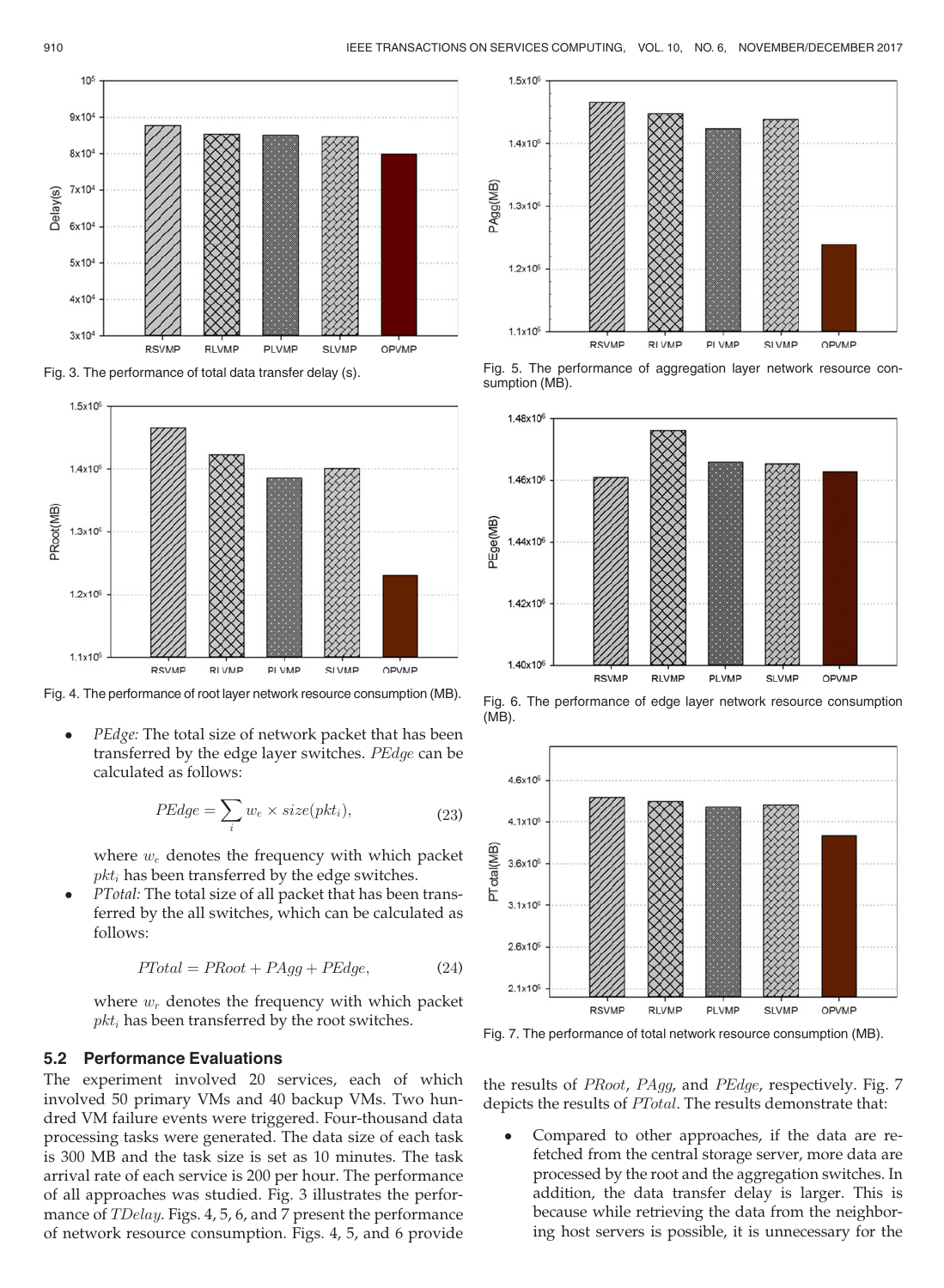

Fig. 8. Impact of parameter k to root layer, aggregation layer, and edge layer network resource consumption (MB), k represents backup VM number.

data traffic transfer to consume upper layer network resources, and the data transfer takes up less time. As our approach OPVMP takes the network topology and the service characteristics into consideration when solving the optimal problem, it consumes the smallest amount of root and aggregation layer network resources.

- Among all the approaches, the edge layer network resource consumption of RSVMP is less than those of other approaches. That's because when the primary VM and the backup VM are in the same pod, the data would transfer through the edge layer switch twice.
- Of all five approaches, our approach consumes the least amount of total network resources, because it takes up less root and aggregation layer network resources than the other approaches.

#### 5.3 Impact of Parameter k

This section contains the result of the study of the impact of parameter  $k$  on network resource consumption. The experiment involved 10 services, each of which involved 50 primary VMs. A hundred VM failure events were triggered. Two-thousand data processing tasks were generated. The data size of each task is 300 MB and the task size is set as 10 minutes.

The performance metrics consisted of PRoot, PAgg, PEdge, and PTotal. As shown in Fig. 8, caused by some random factor, the network resource consumption increases a little when  $k$  increases from 35 to 40. However, the total amount of data that are processed by the root switches, aggregation switches and the edge switches in our approach almost show a decreasing trend when the value of parameter  $k$  increases from 20 to 50. Because an increase in  $k$  results in an increase in the number of backup VMs for the same service. There is a greater chance that the primary and backup VMs are in the same subnet. Therefore, our approach consumes less upper layer network resources in the recovery stage. Because this reduction occurs as a result of an increase in the value of parameter  $k$ , the total network resources also show a decreasing trend in Fig. 9.



Fig. 9. Impact of parameter k to total network resource consumption, k represents backup VM number.

#### 5.4 Impact of Parameter Task Arrival Rate

We present the impact of task arrival rate on network resource consumption in this section. There are 10 services. Each service has 50 primary VMs and 40 backup VMs. We generate 2,000 data block processing tasks. The data size of each task is 300 MB and the task size is set as 10 minutes. We trigger 100 virtual machine failure events. The task arrival rate of all services increases from 40 to 200 per hour. To show the impact of parameter arrival rate, we calculate the network resource consumption difference between our approach and RSVMP. The performance metrics include: root-layer, aggregation-layer, edge-layer, and total network resource consumption difference between our approach and RSVMP.

As shown in Fig. 10, the root-layer, the aggregation-layer and the edge-layer network resource consumption difference increases with the increase of task arrival rate. As shown in Fig. 11, the total network resource consumption also increases with the increase of task arrival rate. When the task arrival rate increases, the task waiting queue of each VM becomes longer. A failure event will affect more tasks and the total re-fetched data increase. Therefore, our approach can save more upper layer network resource comparing to RSVMP, and the network resource consumption difference increases.



Fig. 10. Impact of task arrival rate to root layer, aggregation layer, and edge layer network resource consumption (MB). The task arrival rate of each service increases from 40 to 200 per hour.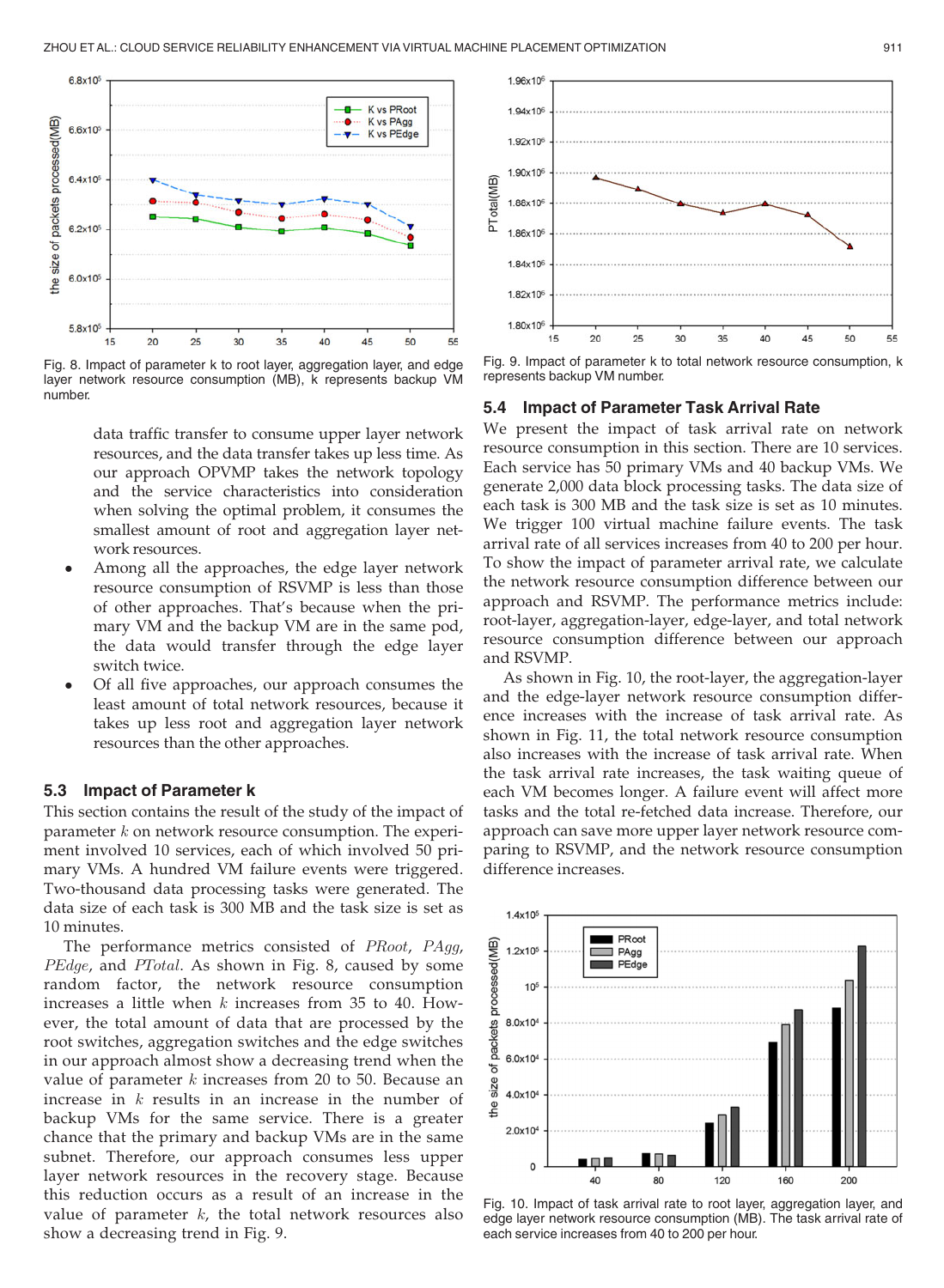

Fig. 11. Impact of task arrival rate to total network resource consumption. The task arrival rate of each service increases from 40 to 200 per hour in our experiment.

#### 6 CONCLUSIONS AND FUTURE WORK

This paper aims at enhancing the reliability of server-based cloud services whose fault-tolerance level can be measured and assured in terms of the replication-based k-fault-tolerance metric. It proposes a novel network-topology-aware redundant VM placement approach to minimizing the consumption of network resources when primary VM failures need be recovered by backup VMs under the k-fault-tolerance constraints. The proposed approach is a three-step process: host server selection, optimal redundant VM placement, and recovery strategy decision. By exploiting the characteristics of the datacenter network, a heuristic algorithm capable of efficiently selecting appropriate host servers and determining the optimal VM placement strategy is presented. Finally, the recovery strategy decision problem is formulated as a maximum weight matching in bipartite graphs problem. An optimal algorithm is presented to solve the problem. The experimental evaluation results show that the proposed approach consumes less network resources than four other representative approaches.

Our future work includes: (1) reducing the complexity of our approach based on some probabilistic analysis, (2) trading off between the effect of the edge switch failure and the network resource saving by adopting a fault avoidance approach, and (3) considering the reliability problem for a complex cloud workflow service.

#### ACKNOWLEDGMENTS

The work presented in this study is supported by NSFC (61472047), NSFC (61272521), Guangdong Natural Science Foundation (Project No. 2014A030313151), and the Fundamental Research Funds for the Central Universities. Shangguang Wang is the corresponding author.

#### **REFERENCES**

- [1] M. Armbrust, A. Fox, R. Griffith, A. D. Joseph, R. Katz, A. Konwinski, G. Lee, D. A. Patterson, A. Rabkin, I. Stoica, and M. Zaharia. (2009, Feb.) Above the clouds: A Berkeley view of cloud computing [Online]. Available: [http://www.eecs.berkeley.](http://www.eecs.berkeley.edu/Pubs/TechRpts/2009/EECS-2009-28.html) [edu/Pubs/TechRpts/2009/EECS-2009-28.html](http://www.eecs.berkeley.edu/Pubs/TechRpts/2009/EECS-2009-28.html)
- [2] W. Voorsluys, J. Broberg, and R. Buyya, "Introduction to cloud computing," in Cloud Computing: Principles and Paradigms. New York, NY, USA: Wiley, 2011, pp. 3–37.
- [3] R. Buyya, C. S. Yeo, S. Venugopal, J. Broberg, and I. Brandic, "Cloud computing and emerging it platforms: Vision, hype, and reality for delivering computing as the 5th utility," Future Gener. Comput. Syst., vol. 25, no. 6, pp. 599–616, 2009.
- [4] B. P. Rimal, E. Choi, and I. Lumb, "A taxonomy and survey of cloud computing systems," in Proc. 5th Int. Joint Conf. INC, IMS and IDC, 2009, pp. 44–51.
- [5] M. Armbrust, A. Fox, R. Griffith, A. D. Joseph, R. Katz, A. Konwinski, G. Lee, D. Patterson, A. Rabkin, I. Stoica et al., "A view of cloud computing," Commun. ACM, vol. 53, no. 4, pp. 50–58, 2010.
- Z. Xia, X. Wang, X. Sun, and Q. Wang, "A secure and dynamic multikeyword ranked search scheme over encrypted cloud data," IEEE Trans. Parallel Distrib. Syst., vol. 27, no. 2, pp. 340–352, Feb. 1, 2016.
- [7] M. A Vouk, "Cloud computing—Issues, research and implementations, " J. Comput. Inf. Technol., vol. 16, no. 4, pp. 235–246, 2008.
- [8] Y. Ren, J. Shen, J. Wang, J. Han, and S. Lee, "Mutual verifiable provable data auditing in public cloud storage," J. Internet Technol., vol. 16, no. 2, pp. 317–323, 2015.
- [9] S. Marston, Z. Li, S. Bandyopadhyay, J. Zhang, and A. Ghalsasi, "Cloud computing the business perspective," Decision Support Syst., vol. 51, no. 1, pp. 176–189, 2011.
- [10] M. Melo, P. Maciel, J. Araujo, R. Matos, and C. Araujo, "Availability study on cloud computing environments: Live migration as a rejuvenation mechanism, $\bar{m}$  in Proc. 43rd Annu. IEEE/IFIP Int. Conf. Dependable Syst. Netw., 2013, pp. 1–6.
- [11] R. Jhawar, V. Piuri, and M. Santambrogio, "Fault tolerance management in cloud computing: A system-level perspective," IEEE Syst. J., vol. 7, no. 2, pp. 288–297, Jun. 2013.
- [12] (2013). Introduction to designing reliable cloud services. White Paper of Microsoft [Online]. Available: [http://www.microsoft.](http://www.microsoft.com/en-us/download/details.aspx?id=34683) [com/en-us/download/details.aspx?id=34683.](http://www.microsoft.com/en-us/download/details.aspx?id=34683)
- [13] E. Bauer and R. Adams, Reliability and Availability of Cloud Computing. New York, NY, USA: Wiley, 2012.
- M. R. Lyu, et al., Handbook of Software Reliability Engineering, vol. 222. Los Alamitos, CA, USA: IEEE Comput. Soc. Press, 1996.
- [15] Q. Zhang, L. Cheng, and R. Boutaba, "Cloud computing: State-ofthe-art and research challenges," J. Internet Services Appl., vol. 1, no. 1, pp. 7–18, 2010.
- [16] Y.-S. Dai, B. Yang, J. Dongarra, and G. Zhang, "Cloud service reliability: Modeling and analysis," in Proc. 15th IEEE Pacific Rim Int. Symp. Dependable Comput., 2009, pp. 1–17.
- [17] M. Schwarzkopf, D. G. Murray, and S. Hand. (2012). The seven deadly sins of cloud computing research. Proc. 4th USENIX Conf. Hot Topics Cloud Comput., pp. 1–5 [Online]. Available: [https://](https://www.usenix.org/conference/hotcloud12/seven-deadly-sins-cloud-co mputing-research) [www.usenix.org/conference/hotcloud12/seven-deadly-sins](https://www.usenix.org/conference/hotcloud12/seven-deadly-sins-cloud-co mputing-research)[cloud-co mputing-research](https://www.usenix.org/conference/hotcloud12/seven-deadly-sins-cloud-co mputing-research)
- [18] W. Zhao, P. Melliar-Smith, and L. Moser, "Fault tolerance middleware for cloud computing," in Proc. IEEE 3rd Int. Conf. Cloud Comput., Jul. 2010, pp. 67–74.
- [19] I. Goiri, F. Julia, J. Guitart, and J. Torres, "Checkpoint-based faulttolerant infrastructure for virtualized service providers," in Proc. IEEE Netw. Operations Manage. Symp., Apr. 2010, pp. 455–462.
- [20] N. Limrungsi, J. Zhao, Y. Xiang, T. Lan, H. Huang, and S. Subramaniam, "Providing reliability as an elastic service in cloud computing," in Proc. IEEE Int. Conf. Commun., Jun. 2012, pp. 2912–2917.
- [21] J. Xu, J. Tang, K. Kwiat, W. Zhang, and G. Xue, "Survivable virtual infrastructure mapping in virtualized data centers," in Proc. IEEE 5th Int. Conf. Cloud Comput., Jun. 2012, pp. 196–203.
- [22] Z. Zheng, Y. Zhang, and M. Lyu, "Cloudrank: A qos-driven component ranking framework for cloud computing," in Proc. 29th IEEE Symp. Reliable Distrib. Syst., Oct 2010, pp. 184–193.
- [23] Z. Zheng, T. Zhou, M. Lyu, and I. King, "FTCloud: A component ranking framework for fault-tolerant cloud applications," in Proc. IEEE 21st Int. Symp. Softw. Rel. Eng., Nov. 2010, pp. 398–407.
- [24] G. Jung, K. Joshi, M. Hiltunen, R. Schlichting, and C. Pu, "Performance and availability aware regeneration for cloud based multitier applications," in Proc. IEEE/IFIP Int. Conf. Dependable Syst. Netw., Jun. 2010, pp. 497–506.
- [25] F. Machida, M. Kawato, and Y. Maeno, "Redundant virtual machine placement for fault-tolerant consolidated server clusters," in Proc. IEEE Netw. Operations Manage. Symp., Apr. 2010, pp. 32–39.
- [26] A. S. Tanenbaum and M. Van Steen, Distributed Systems. Englewood Cliffs, NJ, USA: Prentice-Hall, 2007.
- [27] A. Zhou, S. Wang, C. Yang, L. Sun, Q. Sun, and F. Yang, "FTCloudsim: Support for cloud service reliability enhancement simulation," Int. J. Web Grid Services, vol. 11, no. 4, pp. 347–361, 2015.